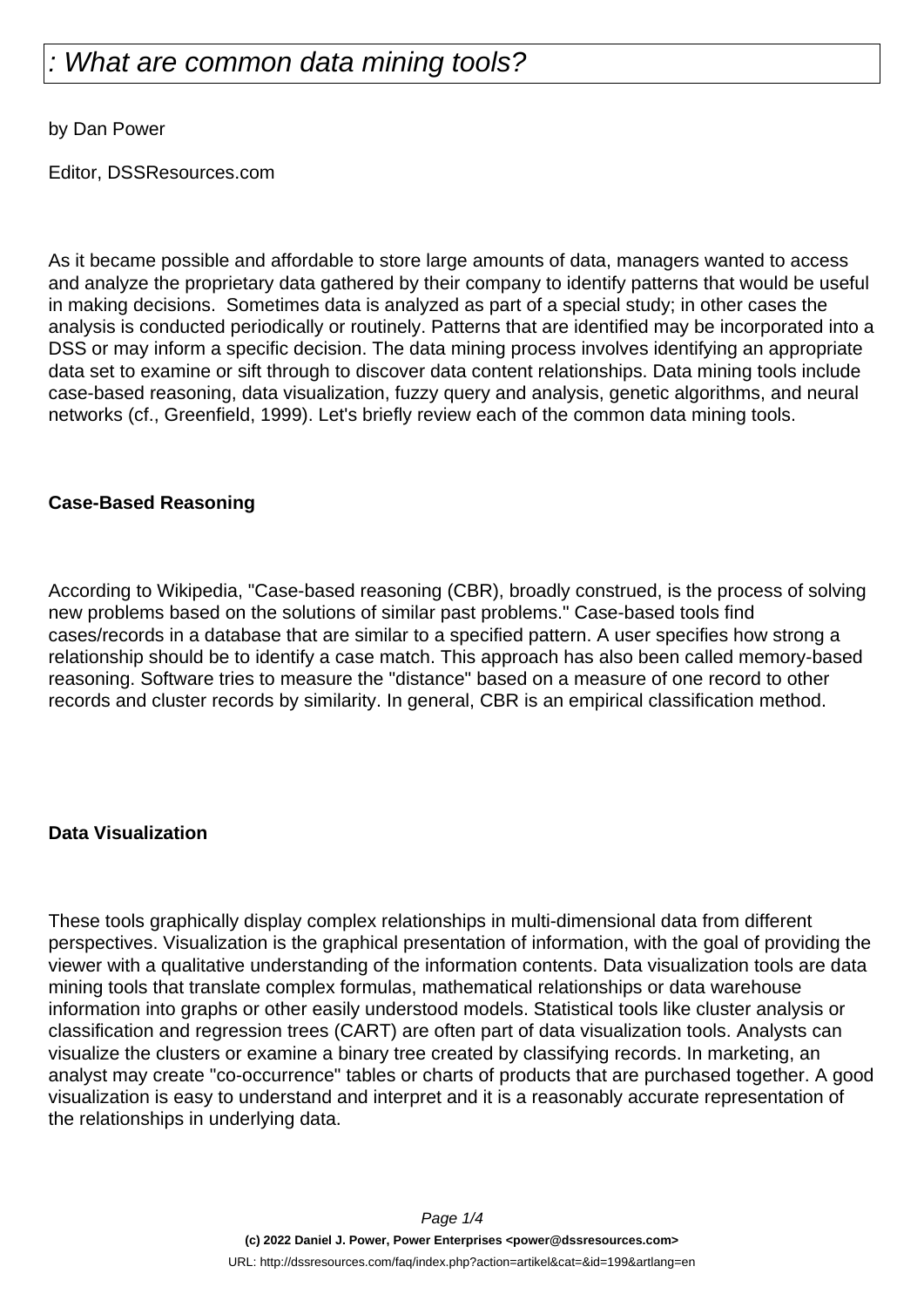## **Fuzzy Query and Analysis**

Fuzzy data mining tools allow users to look at results that are "close" to specified criteria. The user can vary what the definition of "close" is to help determine the significance and number of results that will be returned. This category of data mining tools is based on a branch of mathematics called fuzzy logic. The logic of uncertainty and "fuzziness" provides a framework for finding, scoring, and ranking the results of queries. Examples of fuzzy criteria include AGE = "VERY YOUNG" or SALARY = "MORE OR LESS HIGH".

#### **Genetic Algorithms**

Genetic algorithms are optimization programs similar to linear programming models. In general a genetic algorithm (GA) is a search technique to find a solution. Genetic algorithm software automatically conducts random experiments with new solutions while keeping the "good" interim results. A example problem would be to find the best subset of 20 variables to predict the stock market. To create a genetic model, the 20 variables would be identified as "genes" that have at least 2 possible values. The software would then select genes and their values randomly in an attempt to maximize of minimize a performance or fitness function. The performance function would provide a value for the fitness of the specific genetic model. Genetic optimization software also includes operators to combine and mutate variables.

#### **Neural Networks**

Neural network tools are used to predict future information by learning patterns and then applying them to predict future relationships. According to Berry and Linoff (1997), neural networks are the most common type of data mining technique. Some people even think that using a neural network is the only type of data mining. Vendors make many claims for neural networks. One claim that is especially questionable is that neural networks can compensate for a lower quality of data. Neural networks attempt to learn patterns from data directly by repeatedly examining the data to identify relationships and build a model. The algorithm builds models by trial and error. The network guesses a value that it compares to the actual number. If the guess is wrong, the model is adjusted. This process involves three iterative steps: 1) predict, 2) compare, and 3) adjust. An artificial neural network involves a network of simple processing elements that can exhibit complex behavior, determined by the connections between the processing elements and element parameters. Neural networks are commonly used in a DSS to classify data and, as noted, to make predictions. The various inputs are transformed by a network of simple processors. The processors combine and weight the inputs and produce an output value.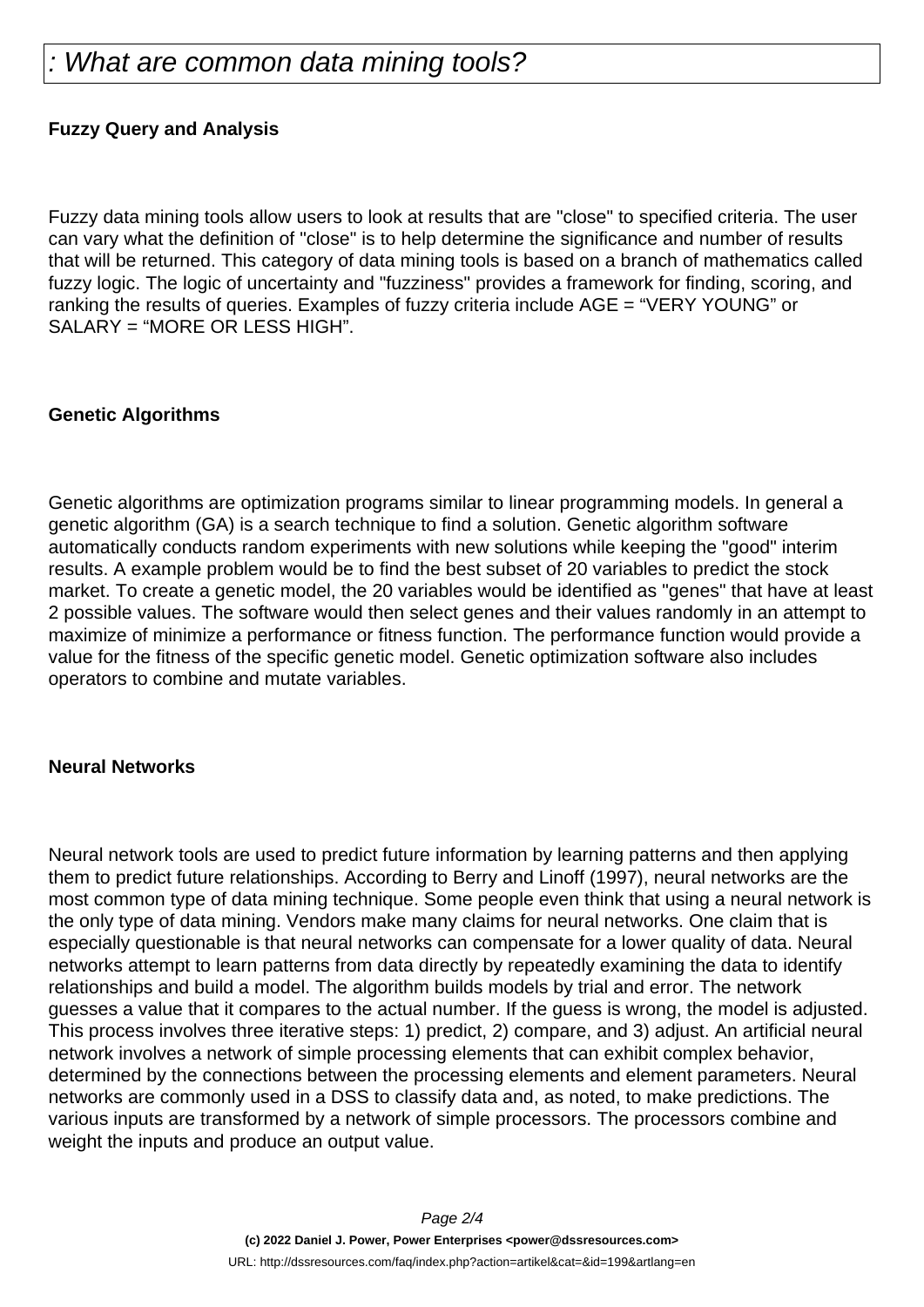Data mining techniques and tools are **NOT** fundamentally different from the older quantitative model-building techniques. The methods used in data mining are extensions and generalizations of analytical methods known for decades. Neural networks are a special case of what is called projection pursuit regression, a method developed in the 1940s. For example, classification and regression tree (CART) methods were used by social scientists in the 1960s. The computing technology used to implement these underlying methods has however greatly improved.

#### **References**

Berry, Michael J. A. and Gordon Linoff. Data Mining Techniques for Marketing, Sales, and Customer Support. New York: Wiley Computer Publishing, 1997.

Dhar, V. and R. Stein, Intelligent Decision Support Methods: The Science of Knowledge, Upper Saddle River, NJ: Prentice-Hall, 1997.

Greenfield, Larry. Data Mining. LGI Systems, Inc. January 12, 2000.

Power, D., What is data mining and how is it related to DSS? DSS News, Vol. 2, No. 25, December 2, 2001.

Power, D. J. Decision Support Systems Hyperbook. Cedar Falls, IA: DSSResources.COM, HTML version, Fall 2000, accessed on 12/06/2009 at URL http://dssresources.com/dssbook/.

Thearling, Kurt. Data Mining, Decision Support and Database Marketing. (URL http://www3.shore.net/~kht/index.htm)

Thearling, Kurt. Data Mining and Advanced DSS Technology, an on-line Data Mining Tutorial. (URL http://www3.shore.net/~kht/dmintro/dmintro.htm).